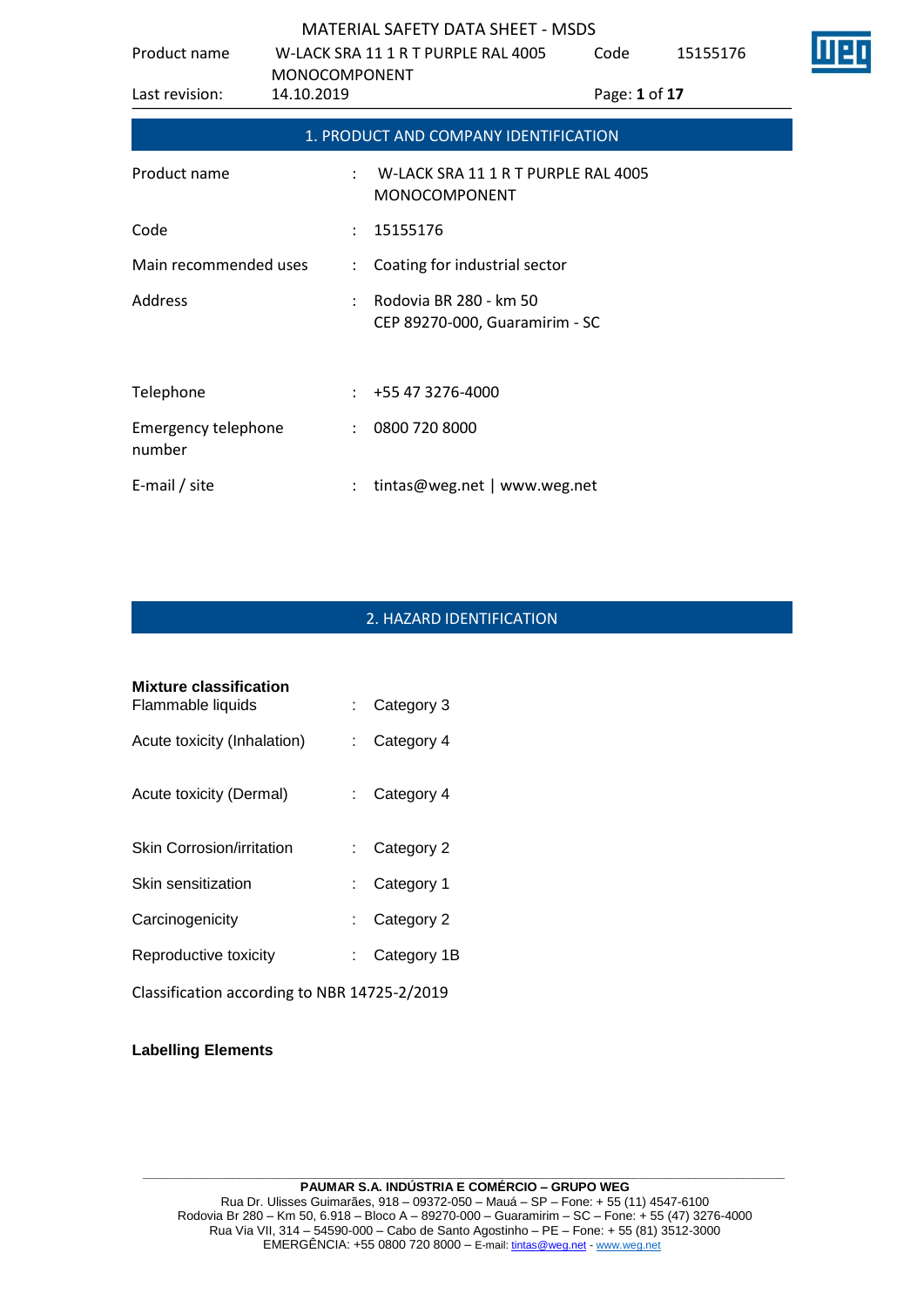| Product name           |                                    | <b>MATERIAL SAFETY DATA SHEET - MSDS</b><br>W-LACK SRA 11 1 R T PURPLE RAL 4005                                                                                                                                                                                         | Code          | 15155176                             |     |
|------------------------|------------------------------------|-------------------------------------------------------------------------------------------------------------------------------------------------------------------------------------------------------------------------------------------------------------------------|---------------|--------------------------------------|-----|
| Last revision:         | <b>MONOCOMPONENT</b><br>14.10.2019 |                                                                                                                                                                                                                                                                         | Page: 2 of 17 |                                      |     |
|                        |                                    |                                                                                                                                                                                                                                                                         |               |                                      |     |
| <b>Warning phrase</b>  |                                    | Danger                                                                                                                                                                                                                                                                  |               |                                      |     |
| <b>Hazard phrases</b>  |                                    | H226 Flammable liquid and vapour.<br>H332 Harmful if inhaled.<br>H312 Harmful in contact with skin.<br>H315 Causes skin irritation.<br>H317 May cause an allergic skin reaction.<br>H351 Suspected of causing cancer.<br>H360 May damage fertility or the unborn child. |               |                                      |     |
| <b>Caution Phrases</b> |                                    | <b>Prevention:</b><br>P201 Obtain special instructions before use.                                                                                                                                                                                                      |               |                                      |     |
|                        |                                    | P202 Do not handle until all safety precautions have been read<br>and understood.                                                                                                                                                                                       |               |                                      |     |
|                        |                                    | P210 Keep away from heat, hot surfaces, sparks, open flames<br>and other ignition sources. No smoking.                                                                                                                                                                  |               |                                      |     |
|                        |                                    | P233 Keep container tightly closed.                                                                                                                                                                                                                                     |               |                                      |     |
|                        |                                    | P240 Ground/bond container and receiving equipment.                                                                                                                                                                                                                     |               |                                      |     |
|                        |                                    | <b>Reaction:</b><br>P303+P361+P353 IF ON SKIN (or hair): Take off immediately<br>all contaminated clothing. Rinse skin with water/shower.                                                                                                                               |               |                                      |     |
|                        |                                    | P308+P313 IF exposed or concerned: Call a doctor.                                                                                                                                                                                                                       |               |                                      |     |
|                        |                                    | P333+P313<br>medicaladvice/attention.                                                                                                                                                                                                                                   |               | If skin irritation or a rash occurs: | Get |
|                        |                                    | P362+P364 Take off contaminated clothing and wash it before<br>reuse.                                                                                                                                                                                                   |               |                                      |     |
|                        |                                    | P370+P378 In case of fire: Use as chapter 5 of MSDS to<br>extinguish.                                                                                                                                                                                                   |               |                                      |     |
|                        |                                    | Storage:<br>P403+P235 Store in a well ventilated place. Keep cool.                                                                                                                                                                                                      |               |                                      |     |
|                        |                                    | Treatmentand disposal of waste:<br>P501 Dispose of contents/container as chapter 13 of the<br>MSDS.                                                                                                                                                                     |               |                                      |     |
| Other hazard           |                                    | When heated above its flash point, this material will release<br>toxic vapors and flames, and can burn in open area if exposed<br>to an ignition source.                                                                                                                |               |                                      |     |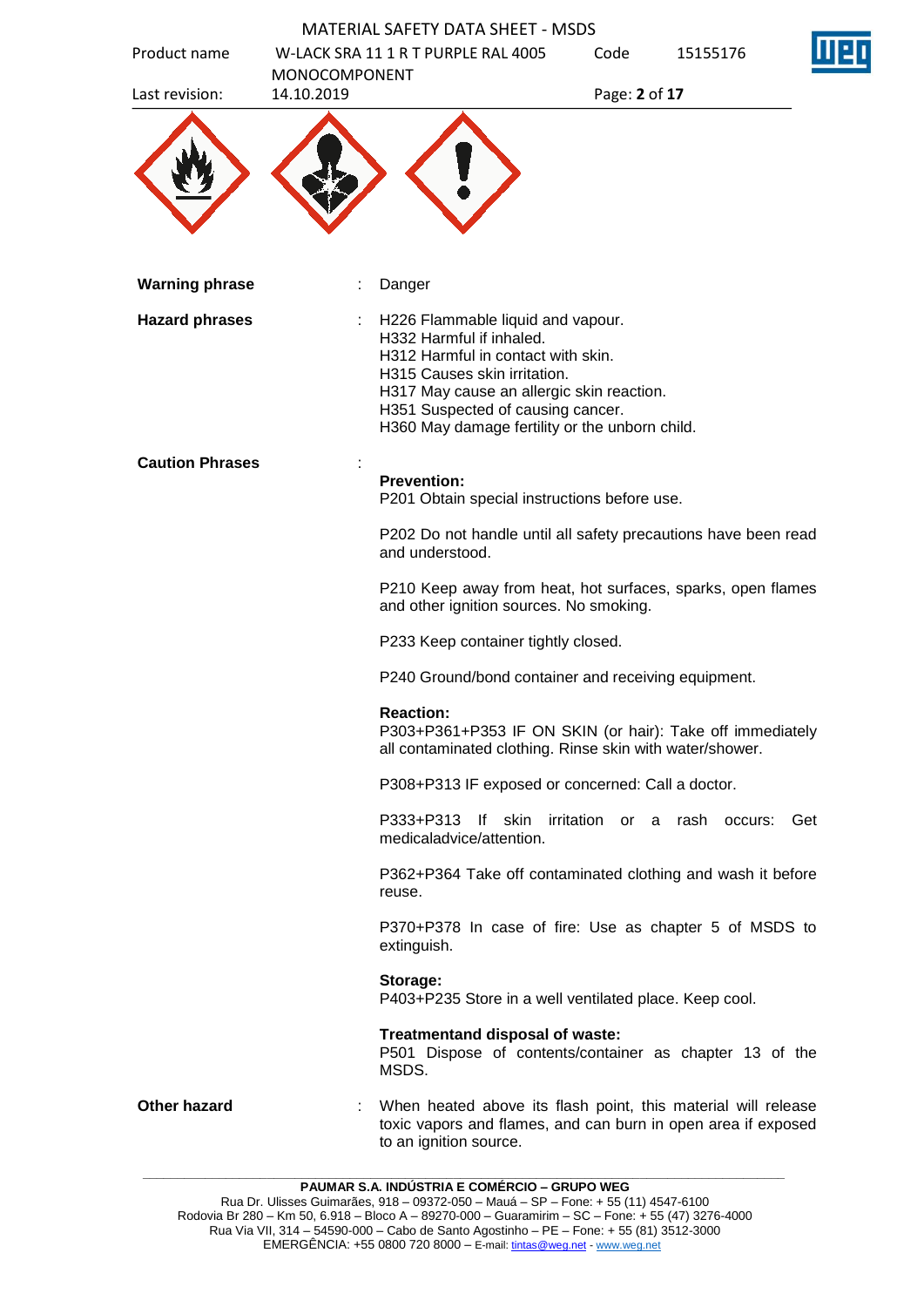|                | MATERIAL SAFETY DATA SHEFT - MSDS   |                             |          |    |
|----------------|-------------------------------------|-----------------------------|----------|----|
| Product name   | W-LACK SRA 11 1 R T PURPLF RAL 4005 | Code                        | 15155176 | ШЕ |
|                | MONOCOMPONENT                       |                             |          |    |
| Last revision: | 14.10.2019                          | Page: <b>3</b> of <b>17</b> |          |    |

# 3. COMPOSITION AND INFORMATION ABOUT THE INGRENDIENTS

### **Product type:** : Mixture

#### **Ingrendients that contribute to danger:**

| Product name                       | CAS No.   | Risck classification                                                                                                                                                                                                                                    | Concentration [%] |
|------------------------------------|-----------|---------------------------------------------------------------------------------------------------------------------------------------------------------------------------------------------------------------------------------------------------------|-------------------|
| SOLVENT XYLENE (S)                 | 1330-20-7 | Flammable liquids,<br>Category 3<br>Acute toxicity Dermal,<br>Category 4<br>Acute toxicity<br>Inhalation,<br>Category 4<br>Skin Corrosion/irritation<br>Category 2                                                                                      | $>= 30 - 50$      |
| ETHYL METHYL<br><b>KETOXIME</b>    | 96-29-7   | Flammable liquids,<br>Category 3<br>Acute toxicity Dermal,<br>Category 4<br>Skin sensitization,<br>Category 1<br>Serious eye<br>damage/eye irritation,<br>Category 1<br>Carcinogenicity,<br>Category 2                                                  | $>= 0,1 - 1$      |
| <b>OCTOATE COBALT (N)</b>          | 136-52-7  | Acute toxicity Ingestion,<br>Category 4<br>Skin Corrosion/irritation<br>Category 2<br>Skin sensitization,<br>Category 1<br>Serious eye<br>damage/eye irritation,<br>Category 2<br>Specific target organ<br>toxicity - Single<br>exposure,<br>Category 3 | $>= 0,1 - 1$      |
| N-METHYLPYRROLIDONE<br>SOLVENT (N) | 872-50-4  | Skin Corrosion/irritation<br>Category 2<br>Serious eye<br>damage/eye irritation,<br>Category 2<br>Specific target organ<br>toxicity - Single                                                                                                            | $>= 0,1 - 1$      |

#### **\_\_\_\_\_\_\_\_\_\_\_\_\_\_\_\_\_\_\_\_\_\_\_\_\_\_\_\_\_\_\_\_\_\_\_\_\_\_\_\_\_\_\_\_\_\_\_\_\_\_\_\_\_\_\_\_\_\_\_\_\_\_\_\_\_\_\_\_\_\_\_\_\_\_\_\_\_\_\_\_\_\_\_\_\_\_\_\_\_\_\_\_\_ PAUMAR S.A. INDÚSTRIA E COMÉRCIO – GRUPO WEG**

Rua Dr. Ulisses Guimarães, 918 – 09372-050 – Mauá – SP – Fone: + 55 (11) 4547-6100 Rodovia Br 280 – Km 50, 6.918 – Bloco A – 89270-000 – Guaramirim – SC – Fone: + 55 (47) 3276-4000 Rua Via VII, 314 – 54590-000 – Cabo de Santo Agostinho – PE – Fone: + 55 (81) 3512-3000 EMERGËNCIA: +55 0800 720 8000 – E-mail[: tintas@weg.net](mailto:tintas@weg.net) - [www.weg.net](http://www.weg.net/)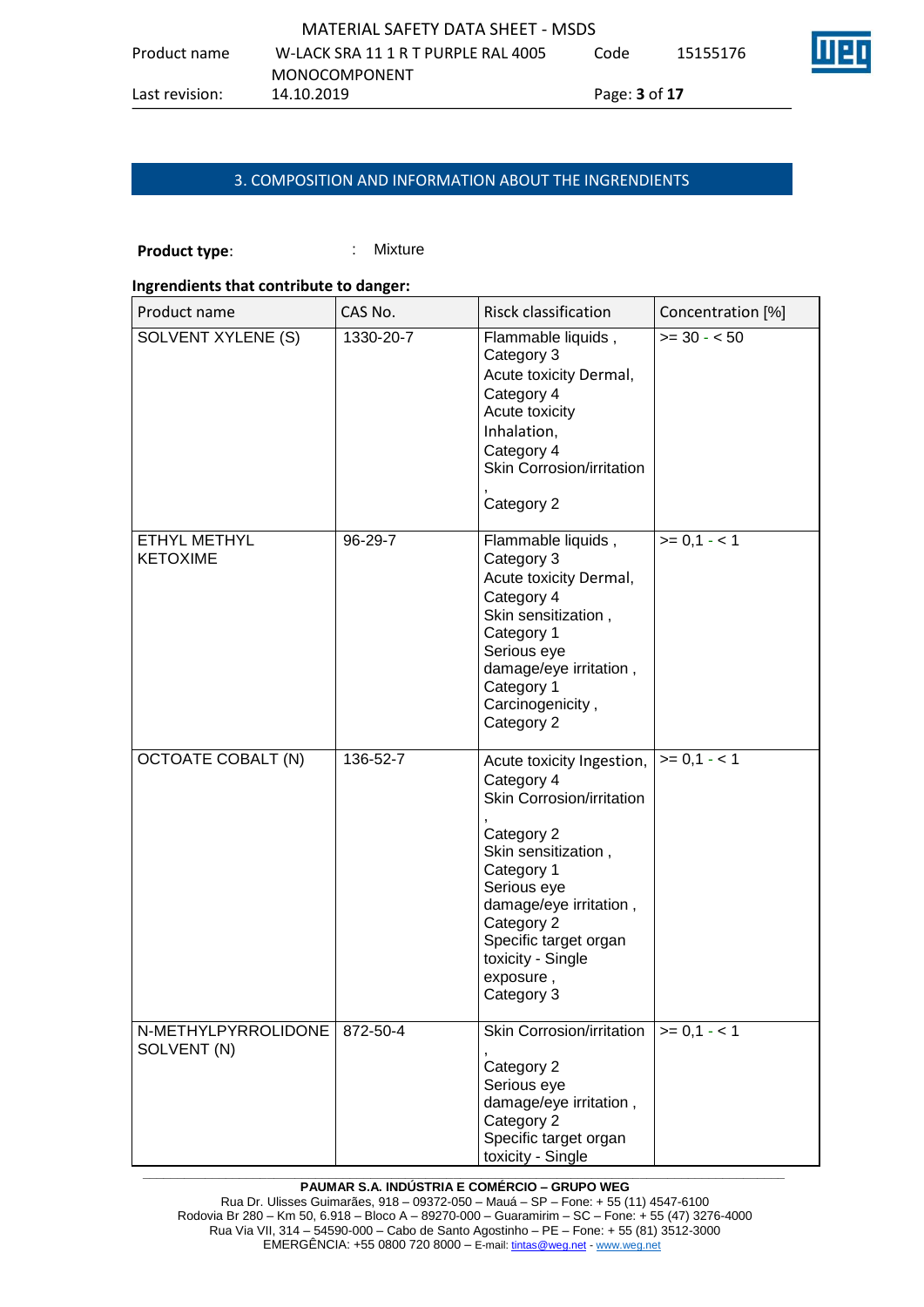|                |            | <u> IVIATENIAL SAFETT DATA SHEET - IVISDS</u> |                                                                  |               |              |
|----------------|------------|-----------------------------------------------|------------------------------------------------------------------|---------------|--------------|
| Product name   |            | W-LACK SRA 11 1 R T PURPLE RAL 4005           |                                                                  | Code          | 15155176     |
|                |            | <b>MONOCOMPONENT</b>                          |                                                                  |               |              |
| Last revision: | 14.10.2019 |                                               |                                                                  | Page: 4 of 17 |              |
|                |            |                                               | exposure,<br>Category 3<br>Reproductive toxicity,<br>Category 1B |               |              |
| ROSIN (N)      |            | 8050-09-7                                     | Skin sensitization,                                              |               | $>= 0.1 - 1$ |

# 4. FIRST AID MEASURES

Category 1

| <b>Inhalation</b>                                                        | : Take the victim to fresh air, keeping them rested and warm. If<br>breathing is irregular or has stopped, apply artificial<br>respiration. Do not give anything orally. Seek medical<br>assistance immediately, bringing the product label whenever<br>possible.                                                                                                                                                                                                                          |
|--------------------------------------------------------------------------|--------------------------------------------------------------------------------------------------------------------------------------------------------------------------------------------------------------------------------------------------------------------------------------------------------------------------------------------------------------------------------------------------------------------------------------------------------------------------------------------|
| <b>Contact with the skin</b>                                             | : Remove the product with vegetal oil (cooking oil) and then<br>wash the skin thoroughly with plenty of water. Do not use<br>solvents or thinners. Seek medical attention in case of any<br>irritation or other symptoms.                                                                                                                                                                                                                                                                  |
| <b>Contact with the eyes</b>                                             | : Remove contact lenses, if wearing any. Flush the eyes with<br>running water for at least 15 minutes, holding the eyelids<br>apart. Seek medical assistance immediately, bringing the<br>product label with you.                                                                                                                                                                                                                                                                          |
| Ingestion                                                                | : Do not provoke vomiting. Consult with a doctor immediately.                                                                                                                                                                                                                                                                                                                                                                                                                              |
| <b>Most important symptoms</b><br>and effects, both acute and<br>delayed | : Headaches, dizziness, fatigue and in extreme cases, loss of<br>consciousness.                                                                                                                                                                                                                                                                                                                                                                                                            |
| Notes for the doctor                                                     | : Treat symptomatically. Do not induce vomiting because of risk<br>of aspiration of gastric contents into the lungs. Gastric lavage<br>is recommended when the patient ingests large quantities,<br>more than 5ml of the substance in its pure form. The toxic<br>potential of the quantity consumed must be evaluated in<br>relation to the risk of aspiration during gastric lavage.<br>Activated coal in solution could be useful. However, in some<br>cases the coal induces vomiting. |

### 5. FIRE-FIGHTING MEASURES

| Suitable extinguishing<br>methods               | $:$ Water in mist form<br>Carbon dioxide (CO2)<br>Foam alcohol resistent<br>Dry chemical powder |  |
|-------------------------------------------------|-------------------------------------------------------------------------------------------------|--|
| <b>Extinguishing methods not</b><br>recommended | : Direct water jet.                                                                             |  |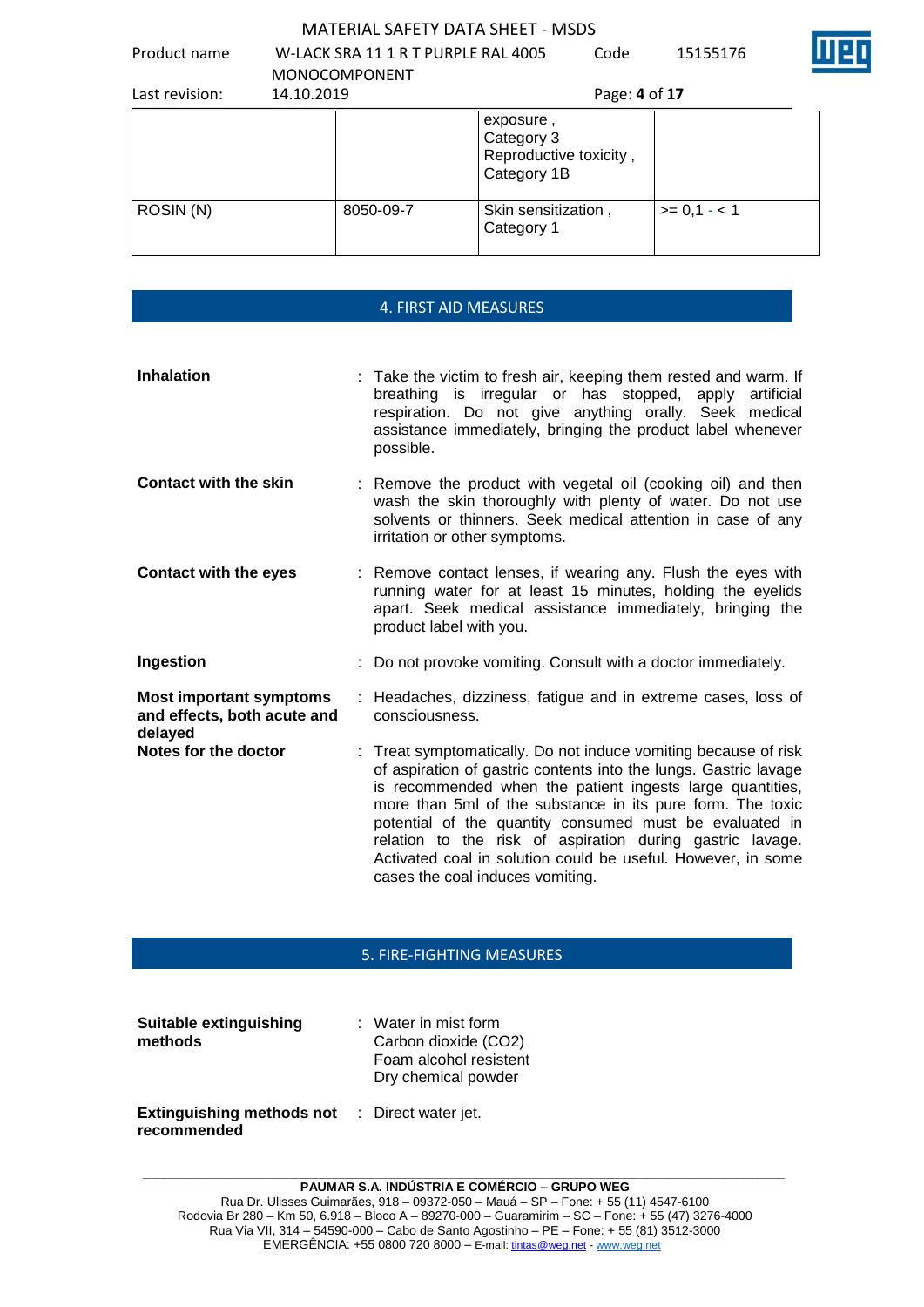Product name W-LACK SRA 11 1 R T PURPLE RAL 4005

| Product name                                      |                      | W-LACK SRA 11 1 R T PURPLE RAL 4005                                                                                                                                                                                                                                                                                                                                                                                                                                                                                                                                                                                                                                                                                         | Code          | 15155176 |
|---------------------------------------------------|----------------------|-----------------------------------------------------------------------------------------------------------------------------------------------------------------------------------------------------------------------------------------------------------------------------------------------------------------------------------------------------------------------------------------------------------------------------------------------------------------------------------------------------------------------------------------------------------------------------------------------------------------------------------------------------------------------------------------------------------------------------|---------------|----------|
|                                                   | <b>MONOCOMPONENT</b> |                                                                                                                                                                                                                                                                                                                                                                                                                                                                                                                                                                                                                                                                                                                             |               |          |
| Last revision:                                    | 14.10.2019           |                                                                                                                                                                                                                                                                                                                                                                                                                                                                                                                                                                                                                                                                                                                             | Page: 5 of 17 |          |
| <b>Specific dangers</b>                           |                      | : Flammable liquid and vapour. Dangerous when exposed to<br>heat or ignition source. Exposed packaging to the fire may<br>rupture due to the increased pressure with risk of a<br>subsequent explosion. The vapours are havier than the air<br>and spread close to the ground and it can move to the ignition<br>source and provoke fire or backspace of the flames. Avoid the<br>accumulation of vapours in depressions on the ground,<br>manholes, basement etc. The vapours and/or the particles<br>finely divided (spray) may form explosive mixtures with the air.<br>In case of burning of the product, it forms carbon and nitrogen<br>compounds. The inhalation of these subproducts may cause<br>damage to health. |               |          |
| Protective measures of the<br>fire fighting team. | ÷                    | The personnel involved in firefighting should wear self<br>contained breathing apparatus with positive pressure and full<br>protection clothes.                                                                                                                                                                                                                                                                                                                                                                                                                                                                                                                                                                             |               |          |
| <b>Specific methods</b>                           |                      | : Evacuate and isolate the area. Approach from fire with wind at<br>your back. Fight the fire to a secure distance. Remove the<br>packaging of the product from the fire area if this can be made<br>with safety. Chill sideways with water in form of fog all the<br>closed packaging near the fire. Avoid that the resulting water<br>from fire fighting reaches drains or waterways. Use dikes to<br>contain this water and eliminate it according to environmental<br>regulations.                                                                                                                                                                                                                                      |               |          |

# 6. SPILL / LEAK CONTROL PROCEDURES

**Personal precautions, protective equipment and emergency procedures**

| For the emergency service<br>staff                      | : If specialized clothing is needed to combat the leak/spillage,<br>Section 8 should be consulted. All precautions described in<br>the following section must be followed.                                                                                                                                                                                                                                                                                                                                                                                                                                                                                                                                                                                                           |
|---------------------------------------------------------|--------------------------------------------------------------------------------------------------------------------------------------------------------------------------------------------------------------------------------------------------------------------------------------------------------------------------------------------------------------------------------------------------------------------------------------------------------------------------------------------------------------------------------------------------------------------------------------------------------------------------------------------------------------------------------------------------------------------------------------------------------------------------------------|
| For staff who are not part<br>of the emergency services | : No action should be taken that may generate danger to<br>people without adequate training and<br>qualifications. Understand the dangers of leaked/spilled<br>products. Use appropriate personal protective equipment -<br>see section 8. Evacuate surrounding areas. Isolate area and<br>keep onlookers away. Do not touch or walk through spilled<br>material. Eliminate all sources of ignition. Avoid breathing<br>vapor or mist. Provide adequate ventilation if possible. Wear<br>appropriate respiratory mask when ventilation is inadequate.In<br>accordance with characteristics of the location and/or area<br>and in relation to the amount of spilled/leaked product,<br>additional emergency measures may be taken under the<br>supervision of a trained professional. |

**Environmental precautions** : Prevent the product or the water used in the service reaches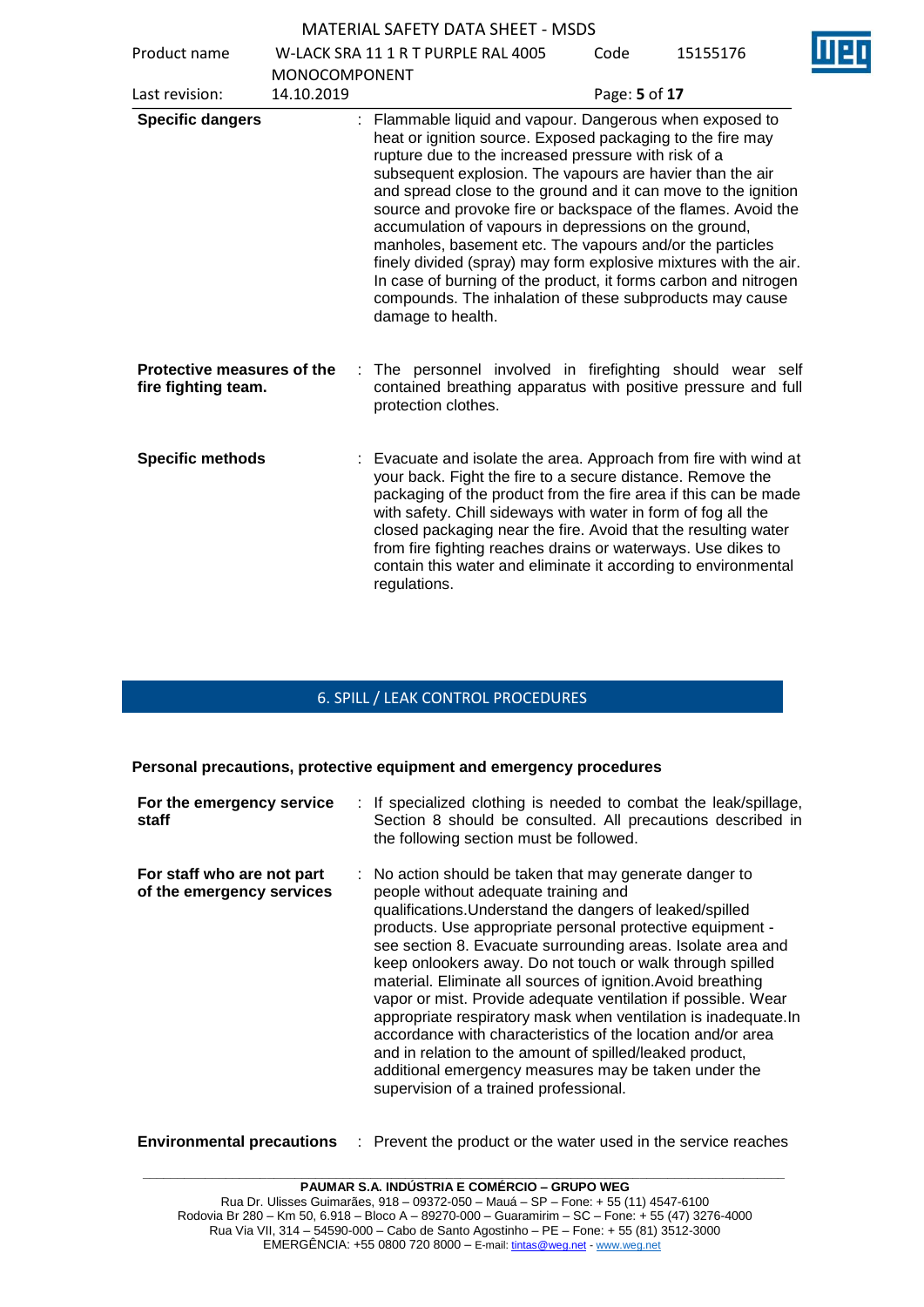|                             |               | <b>MATERIAL SAFETY DATA SHEET - MSDS</b>                                                                                                                                                                                                                                                                                                                                                                                                                                                                                                                                                                                                                                |               |                      |
|-----------------------------|---------------|-------------------------------------------------------------------------------------------------------------------------------------------------------------------------------------------------------------------------------------------------------------------------------------------------------------------------------------------------------------------------------------------------------------------------------------------------------------------------------------------------------------------------------------------------------------------------------------------------------------------------------------------------------------------------|---------------|----------------------|
| Product name                |               | W-LACK SRA 11 1 R T PURPLE RAL 4005                                                                                                                                                                                                                                                                                                                                                                                                                                                                                                                                                                                                                                     | Code          | 15155176             |
|                             | MONOCOMPONENT |                                                                                                                                                                                                                                                                                                                                                                                                                                                                                                                                                                                                                                                                         |               |                      |
| Last revision:              | 14.10.2019    |                                                                                                                                                                                                                                                                                                                                                                                                                                                                                                                                                                                                                                                                         | Page: 6 of 17 |                      |
|                             |               | waterways,<br>channels, drains, or galleries. In case of significant spill, retain<br>spi<br>lled liquid with inert material such as sand or earth. In<br>approprieate,<br>use absorbent materials such as sawdust, rags, vermiculites,<br>etc.                                                                                                                                                                                                                                                                                                                                                                                                                         |               |                      |
|                             |               | Methods and materials for containment and cleaning                                                                                                                                                                                                                                                                                                                                                                                                                                                                                                                                                                                                                      |               |                      |
| Large spills / leaks        |               | : Understand<br>the<br>products. Approaching the site with the wind from behind. Stop<br>leak if this can be done safely. Prevent from entering holes /<br>depressions in the floor. If this happens to provide ventilation.<br>Confine the spill in a dike away from the leak point for later<br>disposal. Remove local packaging from the spills site. Use anti<br>sparkling tools and explosion-proof equipment to collect the<br>product. All equipment used when handling the product must<br>be electrically grounded. Soak up with an inert dry material<br>(sand, vermiculite) placing the same in a suitable container for<br>later disposal - see chapter 13. | dangers       | leaked/spilled<br>οf |
| <b>Small spills / leaks</b> |               | : Stop the leak if this can be done safely. Cover up spillage in a<br>tarp to prevent the spread by wind or rain. Use antifaiscantes<br>tools and explosion-proof equipment properly grounded to<br>collect the product. Place the material collected in dry, clean<br>and properly identified containers. Cap the container loosened<br>so removing them from the spill site. Avoid formation of dust.<br>Remove the packaging from the spill site. If there is product<br>disposal need refer to chapter 13                                                                                                                                                           |               |                      |
|                             |               | Contain and collect the material of the leak with absorbent<br>materials and non-combustible, such as sand, earth,<br>vermiculite, calcined diatomite, etc. in a waste container in                                                                                                                                                                                                                                                                                                                                                                                                                                                                                     |               |                      |

### 7. HANDLING AND STORAGE

accordance with local regulations.

# **Precautions for safe handling**

| Instructions for safe<br>treatment      | : Use individual protective equipment. Emergency showers and<br>eye wash basins must be installed in locations of use and<br>storage.                                                                                                                                                                                                                                                                                                                                                                                                                                 |
|-----------------------------------------|-----------------------------------------------------------------------------------------------------------------------------------------------------------------------------------------------------------------------------------------------------------------------------------------------------------------------------------------------------------------------------------------------------------------------------------------------------------------------------------------------------------------------------------------------------------------------|
| <b>Precautions for safe</b><br>handling | : Use appropriate personal protective equipment - see section<br>8; The product handling should occur in places with good<br>natural ventilation or with the presence of local exhaust<br>ventilation; The electrical installations must comply with the<br>International Electrical Commission Standards (IEC), ABNT<br>Standards (Brazilian Association of Technical Standards),<br>taking into account the results of the classification area study<br>for the local and/or product instalation.<br>Use anti-sparking tools when handling the product; In transfer |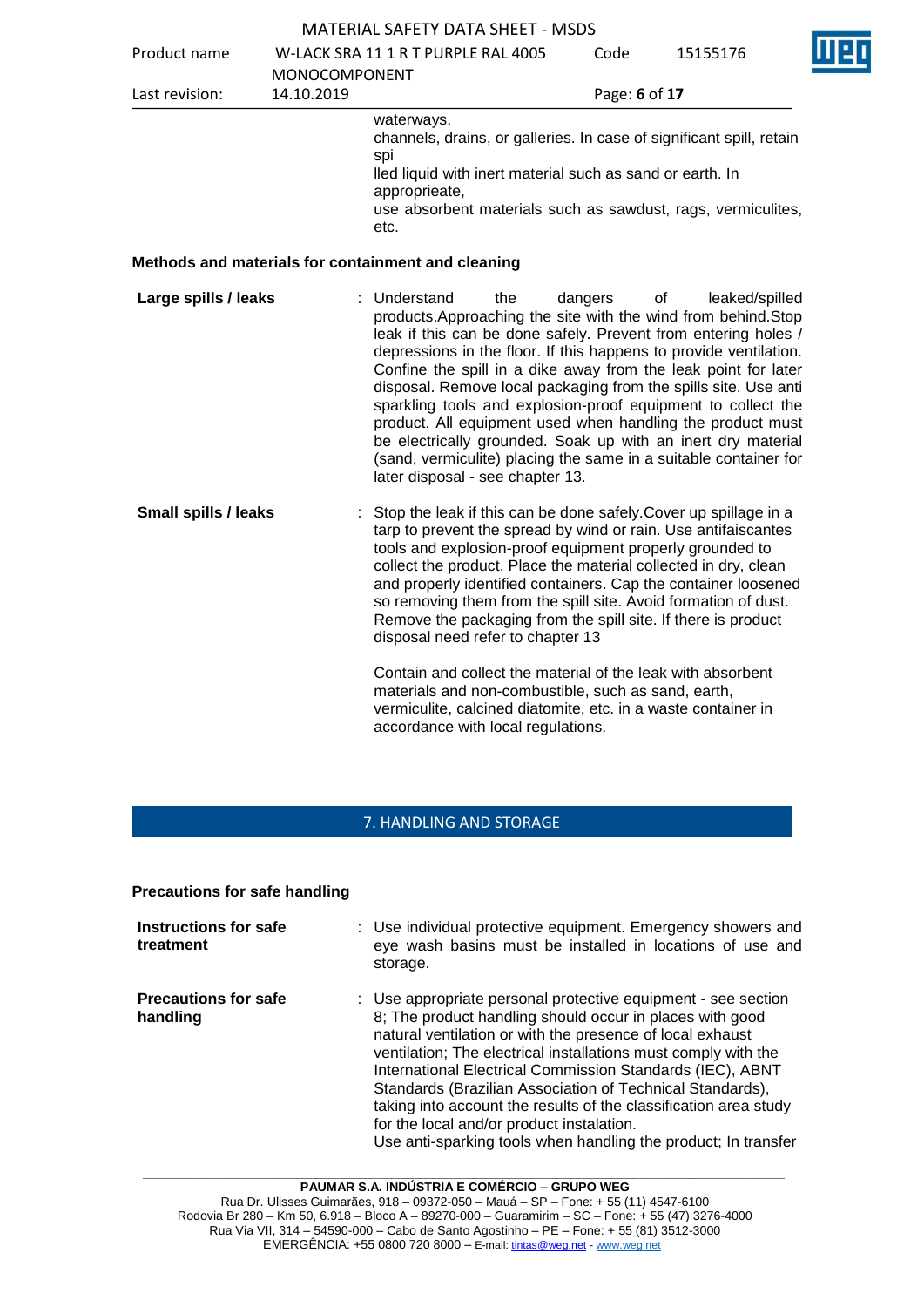| <b>MATERIAL SAFETY DATA SHEET - MSDS</b> |  |
|------------------------------------------|--|
|------------------------------------------|--|

Product name W-LACK SRA 11 1 R T PURPLE RAL 4005

Code 15155176

| Product name                              |                                    | W-LACK SRA II I K I PURPLE RAL 4005                                                                                                                                                                                                                                                                                                                                                                                                                                                                                                                                                                                                                                                                                                                                                                                                                                                                                                                                                                                                                     | code          | 12122110 |
|-------------------------------------------|------------------------------------|---------------------------------------------------------------------------------------------------------------------------------------------------------------------------------------------------------------------------------------------------------------------------------------------------------------------------------------------------------------------------------------------------------------------------------------------------------------------------------------------------------------------------------------------------------------------------------------------------------------------------------------------------------------------------------------------------------------------------------------------------------------------------------------------------------------------------------------------------------------------------------------------------------------------------------------------------------------------------------------------------------------------------------------------------------|---------------|----------|
| Last revision:                            | <b>MONOCOMPONENT</b><br>14.10.2019 |                                                                                                                                                                                                                                                                                                                                                                                                                                                                                                                                                                                                                                                                                                                                                                                                                                                                                                                                                                                                                                                         | Page: 7 of 17 |          |
|                                           |                                    | operations, metal containers must be used and all containers<br>must be properly grounded to avoid sparkling by the<br>accumulation of static energy; Handle and use away from hot<br>surfaces, sparks, open flames, and other sources of ignition.<br>Do not smoke; Do not ingest. Avoid inhalation of vapors or<br>smoke as well as avoid contact with eyes, skin and clothing;<br>Eating and drinking should be prohibited in the area where the<br>material is handled, stored and processed. Workers should<br>wash their hands before eating, drinking and smoking.<br>Remove contaminated clothing and protective equipment<br>before entering food areas; After use keep the product in its<br>original packaging, sealed; Empty containers may be<br>hazardous and should be disposed of properly. Do not reuse<br>the packaging; Emergency showers and eye washer should be<br>installed in the use and storage places.<br>Do not handle the product until you have read and understood<br>all safety precautions contained in this document. |               |          |
| <b>Fire protection</b>                    |                                    | Only use in well-ventilated locations, to prevent accumulation<br>of vapors in explosive concentrations.All conductive elements<br>of the system, in contact with the product, must be electrically<br>grounded Keep away from heat and sources of ignition. Tools<br>that do not produce sparks should be used. Do not smoke.                                                                                                                                                                                                                                                                                                                                                                                                                                                                                                                                                                                                                                                                                                                          |               |          |
| <b>Storage conditions</b>                 |                                    |                                                                                                                                                                                                                                                                                                                                                                                                                                                                                                                                                                                                                                                                                                                                                                                                                                                                                                                                                                                                                                                         |               |          |
| Substances to be avoid                    |                                    | : Keep away from oxidising agents, strong acid solutions and<br>strong alkaline solutions.                                                                                                                                                                                                                                                                                                                                                                                                                                                                                                                                                                                                                                                                                                                                                                                                                                                                                                                                                              |               |          |
| <b>Storage conditions</b>                 |                                    | The electrical installation must comply with NEC(National<br>Electrical Code) or IEC (International Electrical Commission)<br>standards and/or those of the ABNT (Brazilian Association of<br>Technical Standards). The floor of the storage area must be<br>impermeable, non-combustible and must have ditches that<br>allow run off into the containment reservoir. Storage tanks<br>must be surrounded by embankments and have drains in case<br>of leakage.                                                                                                                                                                                                                                                                                                                                                                                                                                                                                                                                                                                         |               |          |
| <b>Appropriate storage</b><br>conditions  |                                    | : Store the material in covered, dry, well ventilated and<br>identified areasKeep out of direct sunlight. Store in a closed<br>container.                                                                                                                                                                                                                                                                                                                                                                                                                                                                                                                                                                                                                                                                                                                                                                                                                                                                                                               |               |          |
| Inappropriate storage<br>conditions       |                                    | : Exposed to elevated temperatures, sun and rain. Close to<br>oxidizing agents. Close to food. Close to sources of heat and<br>ignition.                                                                                                                                                                                                                                                                                                                                                                                                                                                                                                                                                                                                                                                                                                                                                                                                                                                                                                                |               |          |
| <b>Materials to avoid</b>                 |                                    | : Do not store with explosive materials, flammableand/or toxic<br>gases, oxidizing, corrosive substances, or materials that may<br>generate spontaneous combustion.                                                                                                                                                                                                                                                                                                                                                                                                                                                                                                                                                                                                                                                                                                                                                                                                                                                                                     |               |          |
| Secure packaging materials                |                                    |                                                                                                                                                                                                                                                                                                                                                                                                                                                                                                                                                                                                                                                                                                                                                                                                                                                                                                                                                                                                                                                         |               |          |
| <b>Recommended packaging</b><br>materials |                                    | Amber type glass.<br>Metal packaging                                                                                                                                                                                                                                                                                                                                                                                                                                                                                                                                                                                                                                                                                                                                                                                                                                                                                                                                                                                                                    |               |          |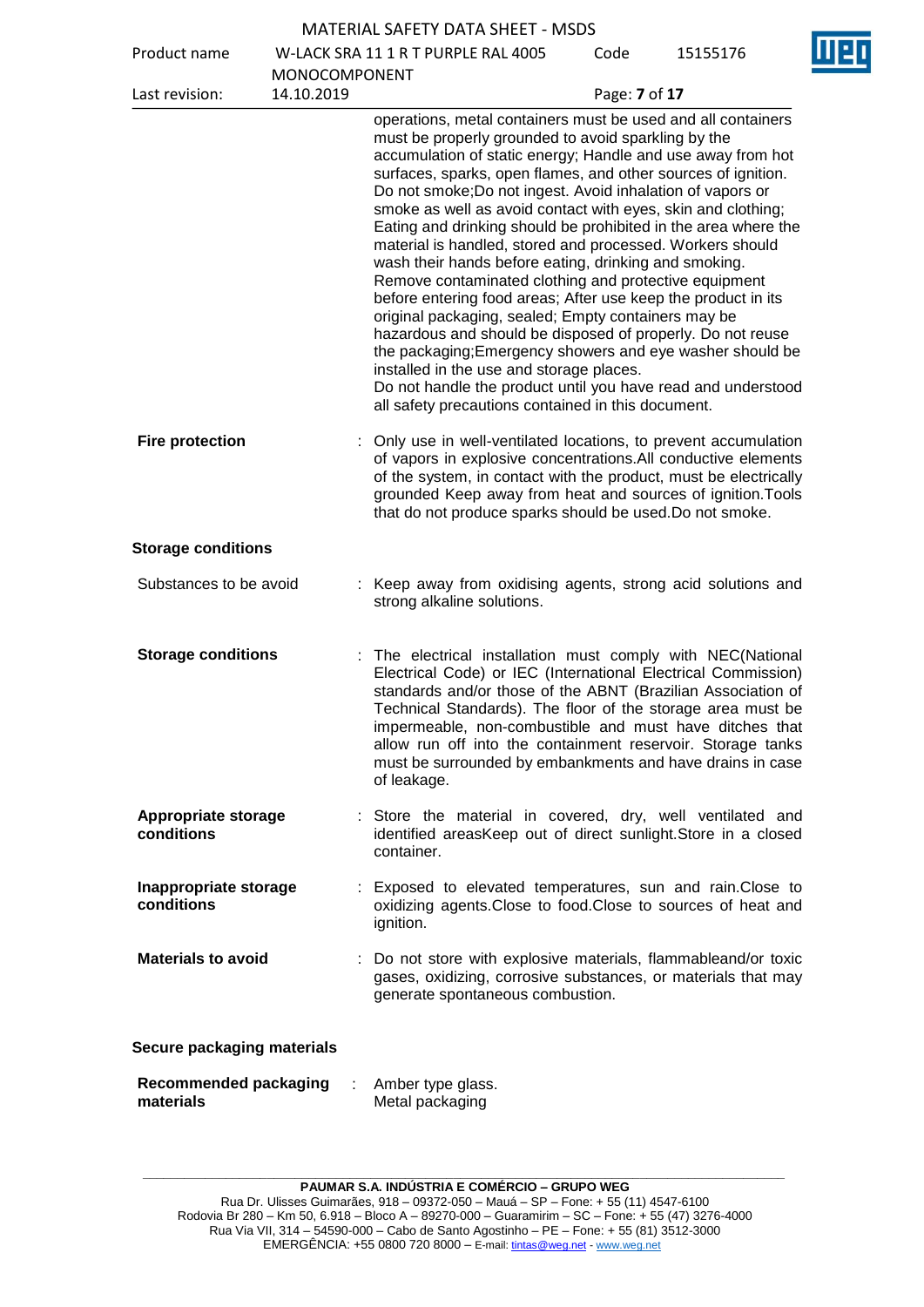MATERIAL SAFETY DATA SHEET - MSDS Product name W-LACK SRA 11 1 R T PURPLE RAL 4005 MONOCOMPONENT Code 15155176 Last revision: 14.10.2019 Page: **8** of **17 Packaging materials to be avoided** : Certain plastic materials

### 8. EXPOSURE CONTROL – PERSONAL PROTECTION

The information in this chapter contain general guidelines. Chapter 1 should be consulted for any information on the recommended use of this product in different scenarios of exposure.

| <b>Engineering control</b><br>measures | : Preferably use the product in adequate application cabin.<br>In case it is not possible, provide exhaustion/ventilation<br>enough to keep the concentration of the agents indicated |
|----------------------------------------|---------------------------------------------------------------------------------------------------------------------------------------------------------------------------------------|
|                                        | in this section under the limits of tolerance (L.T.),<br>otherwise, use adequate respiratory protection equipment.                                                                    |
|                                        | The engineering controls should keep the concentrations<br>of gas/vapour under the limit of LEL - Lower Explosive<br>Limit (see section 9). Use equipment explosion proof.            |

#### **Control parameters**

### **Occupational Exposure Limits**

| <b>Name</b>                                    | <b>CAS No.</b> | <b>TLV/TWA</b>              | <b>TLV/STEL</b> | <b>TLV/TETO</b> | <b>Source</b> |
|------------------------------------------------|----------------|-----------------------------|-----------------|-----------------|---------------|
| <b>SOLVENT XYLENE (S)</b>                      | 1330-20-7      | 78 ppm340<br>$mg/m3100$ ppm | $150$ ppm       |                 | NR15ACGIH     |
| ETHYL METHYL<br><b>KETOXIME</b>                | $96-29-7$      |                             |                 |                 |               |
| OCTOATE COBALT (N)                             | 136-52-7       | $0,02 \text{ mg/m}^3$       |                 |                 | <b>ACGIH</b>  |
| N-<br><b>METHYLPYRROLIDON</b><br>E SOLVENT (N) | 872-50-4       |                             |                 |                 |               |
| ROSIN (N)                                      | 8050-09-7      |                             |                 |                 |               |

\*PPM - parts of vapour or gas per million of parts of contaminated air

\*\*MG/m<sup>3</sup> - miligrams per cubic meter of air.

#### **Personal protective equipment required**

| <b>Respiratory protection</b>   | In case of the concentrations are above the indicated<br>tolerance limits, the use of appropriated mask is<br>necessary for this goal (half-face mask or full face mask<br>with filter to organic vapors and acid gases).          |
|---------------------------------|------------------------------------------------------------------------------------------------------------------------------------------------------------------------------------------------------------------------------------|
| Eye protection                  | Use hermetic goggles to protect against liquid splashes.                                                                                                                                                                           |
| <b>Body and skin protection</b> | : It is recommended the use of apron barber type to<br>protecting upper limbs, trunk and lower limbs in case of<br>splash. In case of risk of static electricity generation the<br>cloth should be antistatic, includin the apron. |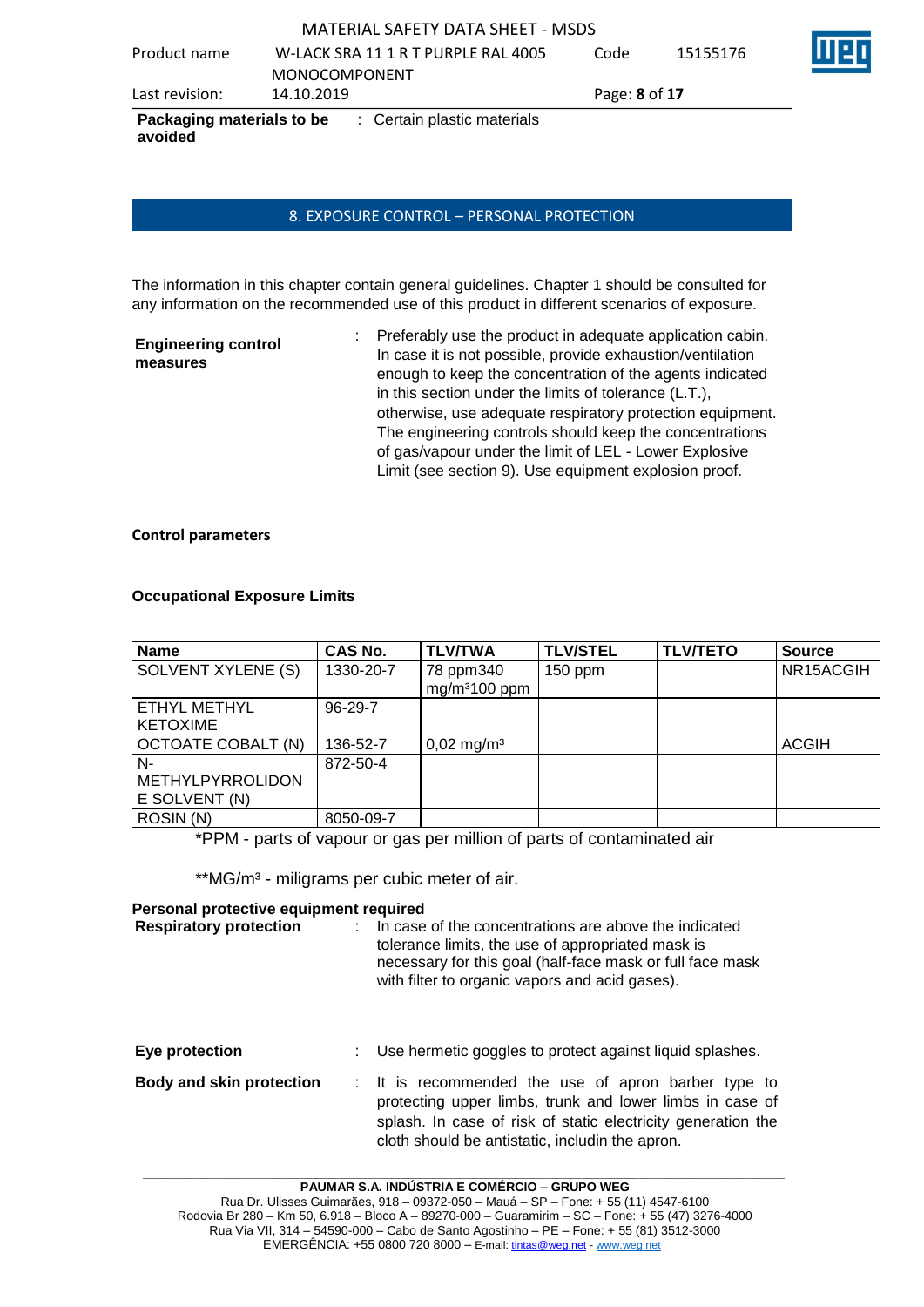| MATERIAL SAFETY DATA SHEET - MSDS |                                     |      |          |  |  |  |  |  |
|-----------------------------------|-------------------------------------|------|----------|--|--|--|--|--|
| name                              | W-LACK SRA 11 1 R T PURPLE RAL 4005 | Code | 15155176 |  |  |  |  |  |

Product n

MONOCOMPONENT<br>14.10.2019

Last revision: 14.10.2019 Page: **9** of **17**

### 9. PHYSICAL AND CHEMICAL PROPERTIES

| Form                                                  |                           | Liquid                          |
|-------------------------------------------------------|---------------------------|---------------------------------|
| <b>State of matter</b>                                | t                         | Liquid                          |
| Color                                                 | t                         | Purple                          |
| Odour                                                 | t                         | <b>Distinctive</b>              |
| <b>Odour limit</b>                                    |                           | Not applicable                  |
| рH                                                    |                           | Not applicable                  |
| <b>Melting point</b>                                  |                           | Data not available.             |
| <b>Boiling point</b>                                  |                           | Data not available.             |
| <b>Flash Point (Open cup)</b>                         | t.                        | 25 °C                           |
| <b>Evaporation rate</b>                               | t.                        | Data not available.             |
| <b>Inflammation point</b>                             | t.                        | Method: Data not available.     |
| <b>Upper explosive limit</b><br>Lower explosive limit |                           | Data not available.             |
|                                                       | Ì.                        | Data not available.             |
| Vapor pressure                                        | ÷                         | Data not available.             |
| <b>Density</b>                                        | t,                        | $0,95 - 1,01$ g/cm <sup>3</sup> |
| Solubility(ies)                                       | ÷                         | Water-insoluble                 |
| N-octano /water partition<br>coefficient              | ÷                         | Data not available.             |
| <b>Auto flammability</b>                              | t                         | Data not available.             |
| Cinematic viscosity (25°C)                            | $\mathbb{Z}^{\mathbb{Z}}$ | 70 - 90 s CF4                   |
| <b>Vapor density</b>                                  | t                         | Data not available.             |
|                                                       |                           |                                 |

**Decomposition temperature** :

# 10. STABILITY AND REACTIVITY

**Reactivity** : Presents no reactivity at room temperature and under normal conditions of use.

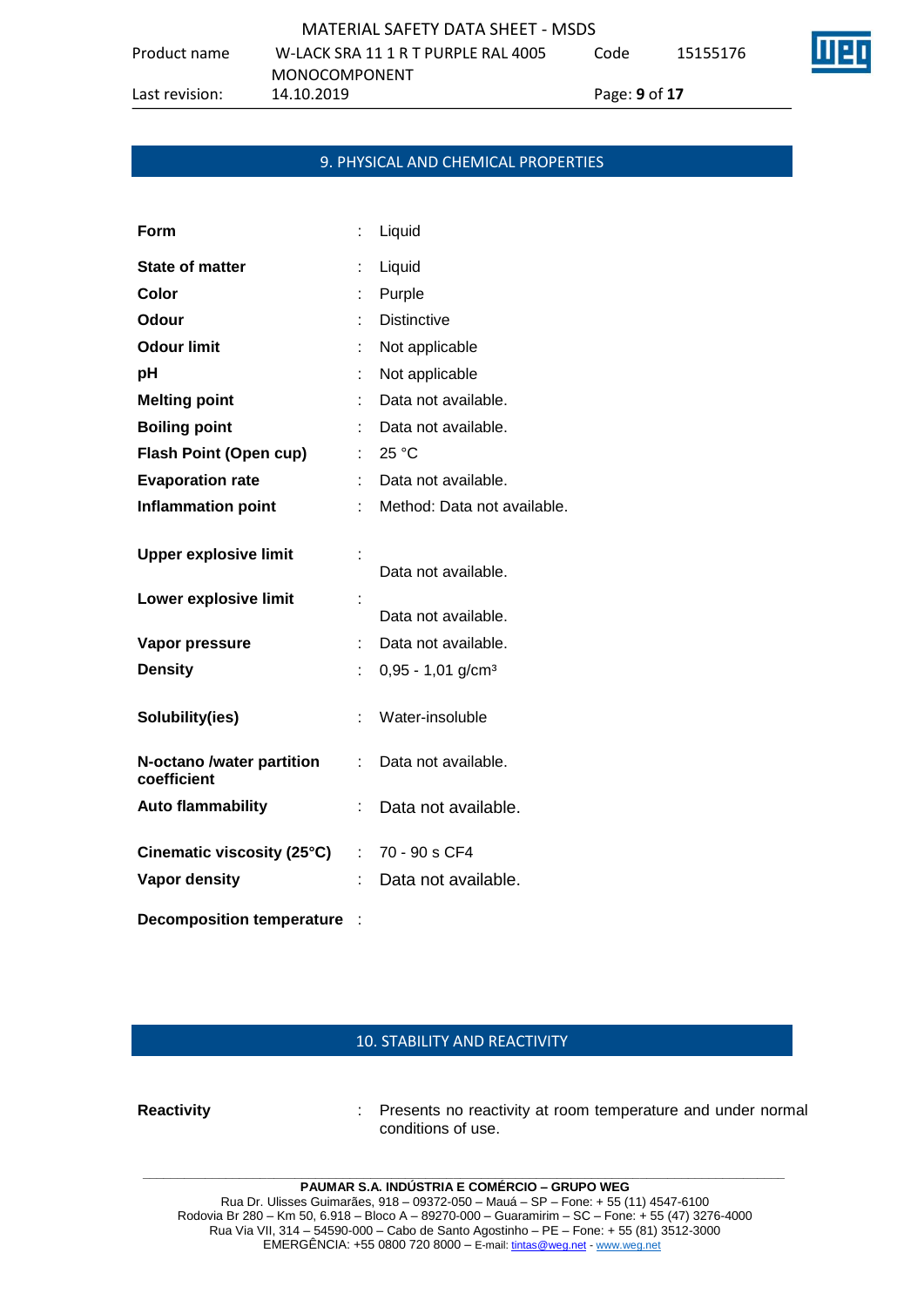| Product name                                   |                                    |                               | W-LACK SRA 11 1 R T PURPLE RAL 4005                                                                                                                                                                       | Code           | 15155176 |  |
|------------------------------------------------|------------------------------------|-------------------------------|-----------------------------------------------------------------------------------------------------------------------------------------------------------------------------------------------------------|----------------|----------|--|
| Last revision:                                 | <b>MONOCOMPONENT</b><br>14.10.2019 |                               |                                                                                                                                                                                                           | Page: 10 of 17 |          |  |
| <b>Chemical stability</b>                      |                                    | t.                            | Stable at room temperature and under normal conditions of<br>use. Unstable at temperatures above the flash point.                                                                                         |                |          |  |
| <b>Possibility of dangerous</b><br>reactions   |                                    |                               | Presents no reactivity at room temperature and under normal<br>conditions of use.<br>None when the product is stored, applied and processed<br>correctly.                                                 |                |          |  |
| Need to add additives and<br><b>inhibitors</b> | ÷                                  |                               | Not necessary.                                                                                                                                                                                            |                |          |  |
| <b>Conditions to avoid</b>                     |                                    | t.                            | Extreme heat and open flame.                                                                                                                                                                              |                |          |  |
| Incompatible materials                         | ÷.                                 |                               | Do not store with explosive materials, flammableand/or toxic<br>gases, oxidizing, corrosive substances, or materials that may<br>generate spontaneous combustion.<br>Plastic materials soluble in Xylene. |                |          |  |
| Dangerous products of<br>decomposition         |                                    | $\mathcal{L}^{\mathcal{L}}$ . | Produces noxious gases such as carbon monoxide (CO),<br>carbon dioxide (CO2) and nitrogen oxides (NOx).                                                                                                   |                |          |  |

### 11. TOXICOLOGICAL INFORMATION

#### **Components SOLVENT XYLENE (S)**

| Acute toxicity by oral<br>use                                 |    | : Test species<br><b>DL50</b><br>Observations                           | Rat<br>4.300 mg/kg                             |
|---------------------------------------------------------------|----|-------------------------------------------------------------------------|------------------------------------------------|
| Acute toxicity by<br>inhalation                               |    | : Test species<br><b>DL50</b><br>Observations                           | Rat<br>21,7 mg/l4 h                            |
| <b>Acute toxicity by</b><br>cutaneous use                     |    | : Test species<br><b>DL50</b><br>Observations                           | Rabbit<br>> 1.700 mg/kg<br>Data not available. |
| <b>Acute toxicity (other</b><br>methods of<br>administration) |    | : Test species<br><b>DL50</b><br><b>LC50</b><br>Non-standard unit value | Data not available.                            |
| <b>Corrosion/irritation of</b><br>skin                        |    | Category 2                                                              |                                                |
| Serious eye damage/eye<br>irritation                          |    | Data not available.                                                     |                                                |
| Respiratory or dermal<br>sensitivity                          | ÷. | Category 1                                                              |                                                |
| <b>Mutageneses</b>                                            |    | Data not available.                                                     |                                                |
| Carcinogenicity                                               |    | Data not available.                                                     |                                                |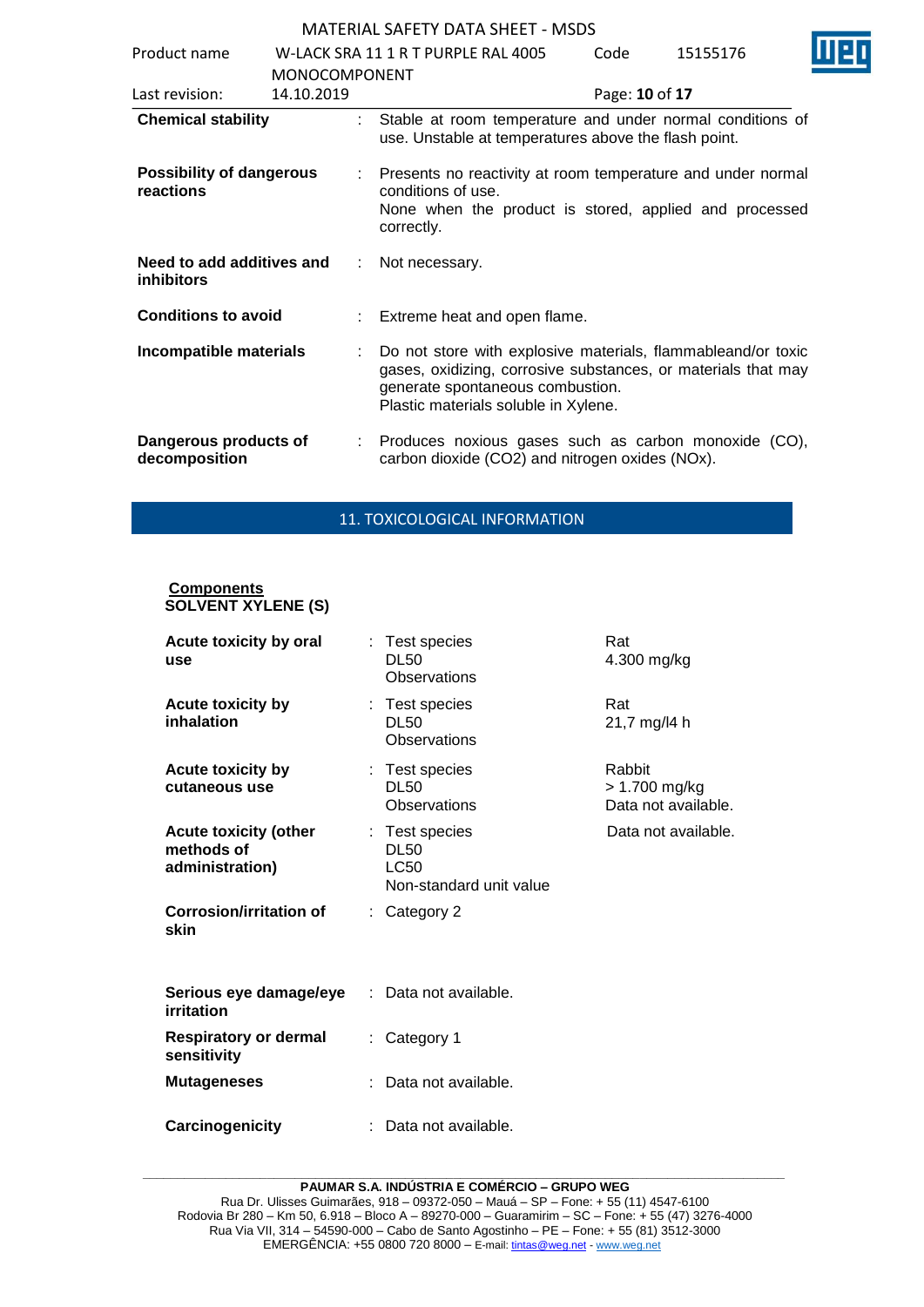| Product name                                                  |                              | W-LACK SRA 11 1 R T PURPLE RAL 4005                                     | Code                | 15155176            |
|---------------------------------------------------------------|------------------------------|-------------------------------------------------------------------------|---------------------|---------------------|
| Last revision:                                                | MONOCOMPONENT<br>14.10.2019  |                                                                         | Page: 11 of 17      |                     |
| <b>Toxic effects for</b><br>reproduction                      |                              | : Category 1C                                                           |                     |                     |
| Specific target organ<br>toxicity (STOT) - single<br>exposure |                              | : Data not available.                                                   |                     |                     |
| Specific target organ<br>toxicity (STOT) - repeat<br>exposure |                              | : Data not available.                                                   |                     |                     |
| Aspiration hazard                                             |                              | : Data not available.                                                   |                     |                     |
|                                                               | <b>ETHYL METHYL KETOXIME</b> |                                                                         |                     |                     |
| Acute toxicity by oral<br>use                                 |                              | Test species<br><b>DL50</b><br><b>Observations</b>                      | Rat<br>930 mg/kg    |                     |
| <b>Acute toxicity by</b><br>inhalation                        |                              | : Test species<br><b>DL50</b><br><b>Observations</b>                    |                     | Data not available. |
| Acute toxicity by<br>cutaneous use                            |                              | : Test species<br><b>DL50</b><br><b>Observations</b>                    | Rabbit<br>185 mg/kg |                     |
| <b>Acute toxicity (other</b><br>methods of<br>administration) |                              | : Test species<br><b>DL50</b><br><b>LC50</b><br>Non-standard unit value |                     | Data not available. |
| <b>Corrosion/irritation of</b><br>skin                        |                              | : Data not available.                                                   |                     |                     |
| irritation                                                    | Serious eye damage/eye       | : Category 1                                                            |                     |                     |
| sensitivity                                                   | <b>Respiratory or dermal</b> | : Category 1                                                            |                     |                     |
| <b>Mutageneses</b>                                            |                              | Data not available.                                                     |                     |                     |
| Carcinogenicity                                               |                              | Suspected human carcinogens                                             |                     |                     |
| <b>Toxic effects for</b><br>reproduction                      |                              | : Data not available.                                                   |                     |                     |
| Specific target organ<br>toxicity (STOT) - single<br>exposure |                              | : Data not available.                                                   |                     |                     |
| Specific target organ<br>toxicity (STOT) - repeat<br>exposure |                              | : Data not available.                                                   |                     |                     |
| Aspiration hazard                                             |                              | : Data not available.                                                   |                     |                     |
| <b>OCTOATE COBALT (N)</b>                                     |                              |                                                                         |                     |                     |
| Acute toxicity by oral                                        |                              | : Test species                                                          | Rat                 |                     |

**PAUMAR S.A. INDÚSTRIA E COMÉRCIO – GRUPO WEG**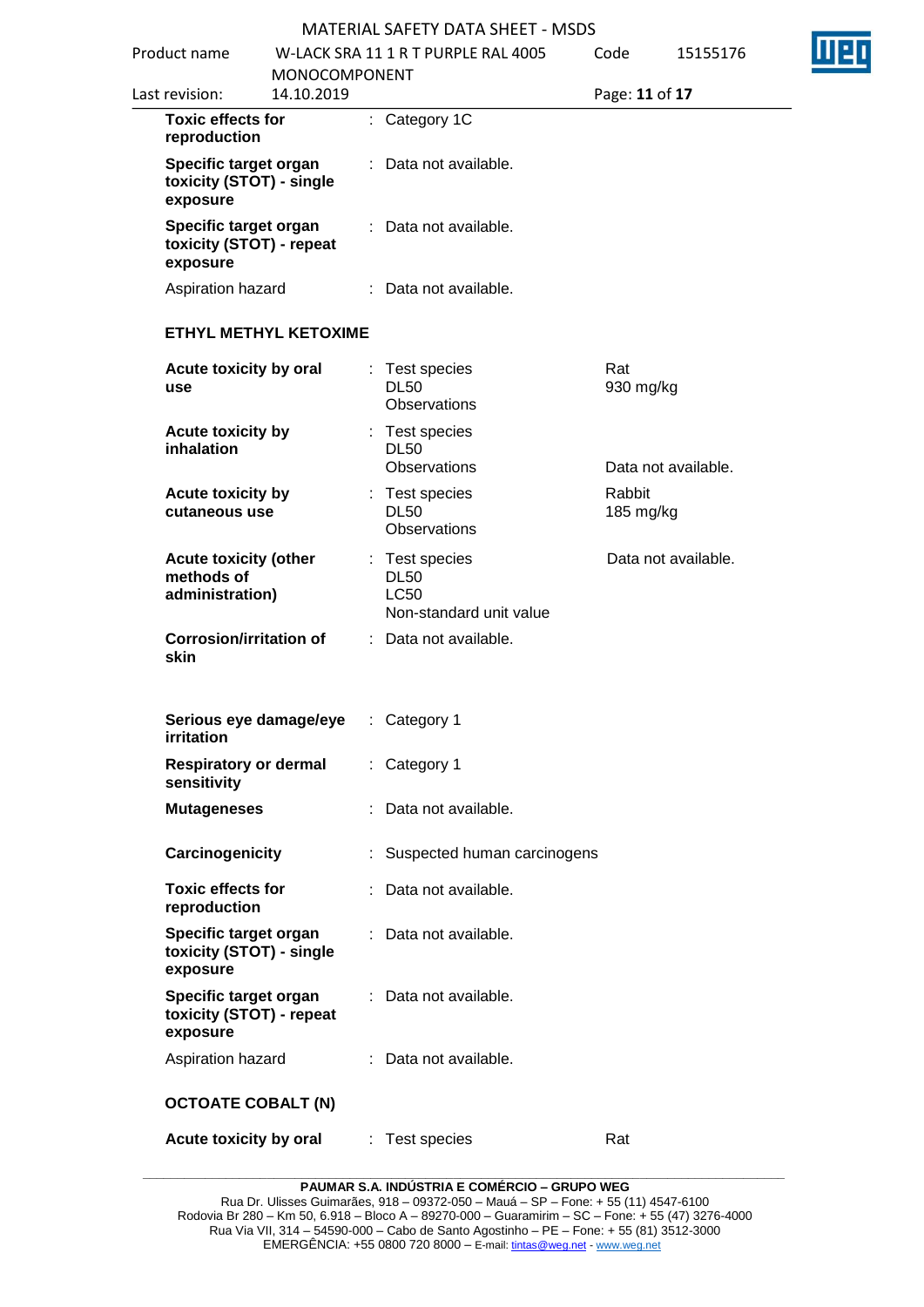| Product name |                                                                      | <b>MONOCOMPONENT</b>            |    | W-LACK SRA 11 1 R T PURPLE RAL 4005                                     | Code |                            | 15155176 |
|--------------|----------------------------------------------------------------------|---------------------------------|----|-------------------------------------------------------------------------|------|----------------------------|----------|
|              | Last revision:                                                       | 14.10.2019                      |    |                                                                         |      | Page: 12 of 17             |          |
|              | use                                                                  |                                 |    | <b>DL50</b><br>Observations                                             |      | 1.470 mg/kg                |          |
|              | Acute toxicity by<br>inhalation                                      |                                 |    | : Test species<br><b>DL50</b><br>Observations                           |      | Rat<br>Data not available. |          |
|              | Acute toxicity by<br>cutaneous use                                   |                                 |    | : Test species<br><b>DL50</b><br>Observations                           |      | Rabbit<br>2.000 mg/kg      |          |
|              | <b>Acute toxicity (other</b><br>methods of<br>administration)        |                                 |    | : Test species<br><b>DL50</b><br><b>LC50</b><br>Non-standard unit value |      | Data not available.        |          |
|              | <b>Corrosion/irritation of</b><br>skin                               |                                 |    | $:$ Category 2                                                          |      |                            |          |
|              | Serious eye damage/eye<br>irritation                                 |                                 |    | : Data not available.                                                   |      |                            |          |
|              | <b>Respiratory or dermal</b><br>sensitivity                          |                                 | ÷. | Category 1                                                              |      |                            |          |
|              | <b>Mutageneses</b>                                                   |                                 |    | : Data not available.                                                   |      |                            |          |
|              | Carcinogenicity                                                      |                                 |    | : Data not available.                                                   |      |                            |          |
|              | <b>Toxic effects for</b><br>reproduction                             |                                 |    | : Data not available.                                                   |      |                            |          |
|              | Specific target organ<br>toxicity (STOT) - single<br>exposure        |                                 |    | : Data not available.                                                   |      |                            |          |
|              | <b>Specific target organ</b><br>toxicity (STOT) - repeat<br>exposure |                                 |    | : Data not available.                                                   |      |                            |          |
|              | Aspiration hazard                                                    |                                 |    | : Data not available.                                                   |      |                            |          |
|              |                                                                      | N-METHYLPYRROLIDONE SOLVENT (N) |    |                                                                         |      |                            |          |
|              | Acute toxicity by oral<br>use                                        |                                 |    | Test species<br><b>DL50</b><br>Observations                             |      | Rat<br>4.150 mg/kg         |          |
|              | Acute toxicity by<br>inhalation                                      |                                 |    | : Test species<br><b>DL50</b><br>Observations                           |      | Rat<br>$5,1$ mg/l          |          |
|              | <b>Acute toxicity by</b><br>cutaneous use                            |                                 |    | : Test species<br><b>DL50</b><br>Observations                           |      | Rabbit<br>5.000 mg/kg      |          |
|              | <b>Acute toxicity (other</b><br>methods of<br>administration)        |                                 |    | : Test species<br><b>DL50</b><br><b>LC50</b>                            |      | Data not available.        |          |

Non-standard unit value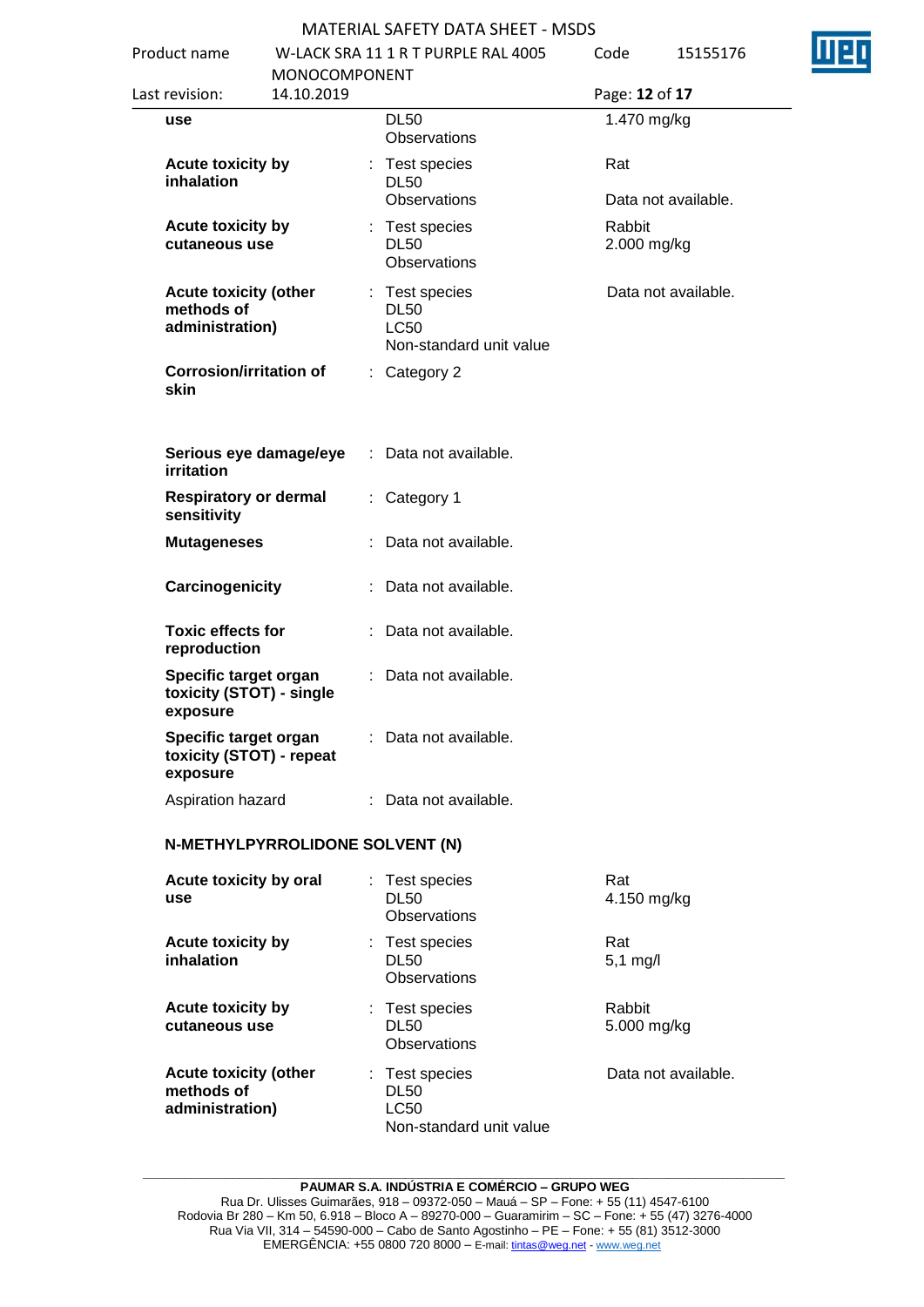| Product name                                                  |                             | W-LACK SRA 11 1 R T PURPLE RAL 4005                                                                                                | Code           | 15155176            |
|---------------------------------------------------------------|-----------------------------|------------------------------------------------------------------------------------------------------------------------------------|----------------|---------------------|
| Last revision:                                                | MONOCOMPONENT<br>14.10.2019 |                                                                                                                                    | Page: 13 of 17 |                     |
| <b>Corrosion/irritation of</b><br>skin                        |                             | : Category 2                                                                                                                       |                |                     |
| irritation                                                    | Serious eye damage/eye      | $\therefore$ Category 2A                                                                                                           |                |                     |
| <b>Respiratory or dermal</b><br>sensitivity                   |                             | : Data not available.                                                                                                              |                |                     |
| <b>Mutageneses</b>                                            |                             | : Data not available.                                                                                                              |                |                     |
| Carcinogenicity                                               |                             | : Data not available.                                                                                                              |                |                     |
| <b>Toxic effects for</b><br>reproduction                      |                             | : That is assumed that produces an adverse effect on the<br>fitness or reproductive capacity or the development of human<br>beings |                |                     |
| Specific target organ<br>exposure                             | toxicity (STOT) - single    | : Passengers effects on organ target . These are effects that<br>alter human function for a short period of exposure               |                |                     |
| Specific target organ<br>exposure                             | toxicity (STOT) - repeat    | : Data not available.                                                                                                              |                |                     |
| Aspiration hazard                                             |                             | : Data not available.                                                                                                              |                |                     |
| <b>ROSIN (N)</b>                                              |                             |                                                                                                                                    |                |                     |
| Acute toxicity by oral<br>use                                 |                             | : Test species<br><b>DL50</b><br>Observations                                                                                      |                | Data not available. |
| Acute toxicity by<br>inhalation                               |                             | : Test species<br>DL50<br>Observations                                                                                             |                | Data not available. |
| Acute toxicity by<br>cutaneous use                            |                             | : Test species<br><b>DL50</b><br>Observations                                                                                      |                | Data not available. |
| <b>Acute toxicity (other</b><br>methods of<br>administration) |                             | : Test species<br><b>DL50</b><br><b>LC50</b><br>Non-standard unit value                                                            |                | Data not available. |
| <b>Corrosion/irritation of</b><br>skin                        |                             | : Data not available.                                                                                                              |                |                     |
| irritation                                                    | Serious eye damage/eye      | : Data not available.                                                                                                              |                |                     |
| <b>Respiratory or dermal</b><br>sensitivity                   |                             | : Category 1                                                                                                                       |                |                     |
| <b>Mutageneses</b>                                            |                             | Data not available.                                                                                                                |                |                     |
| Carcinogenicity                                               |                             | : Data not available.                                                                                                              |                |                     |
|                                                               |                             |                                                                                                                                    |                |                     |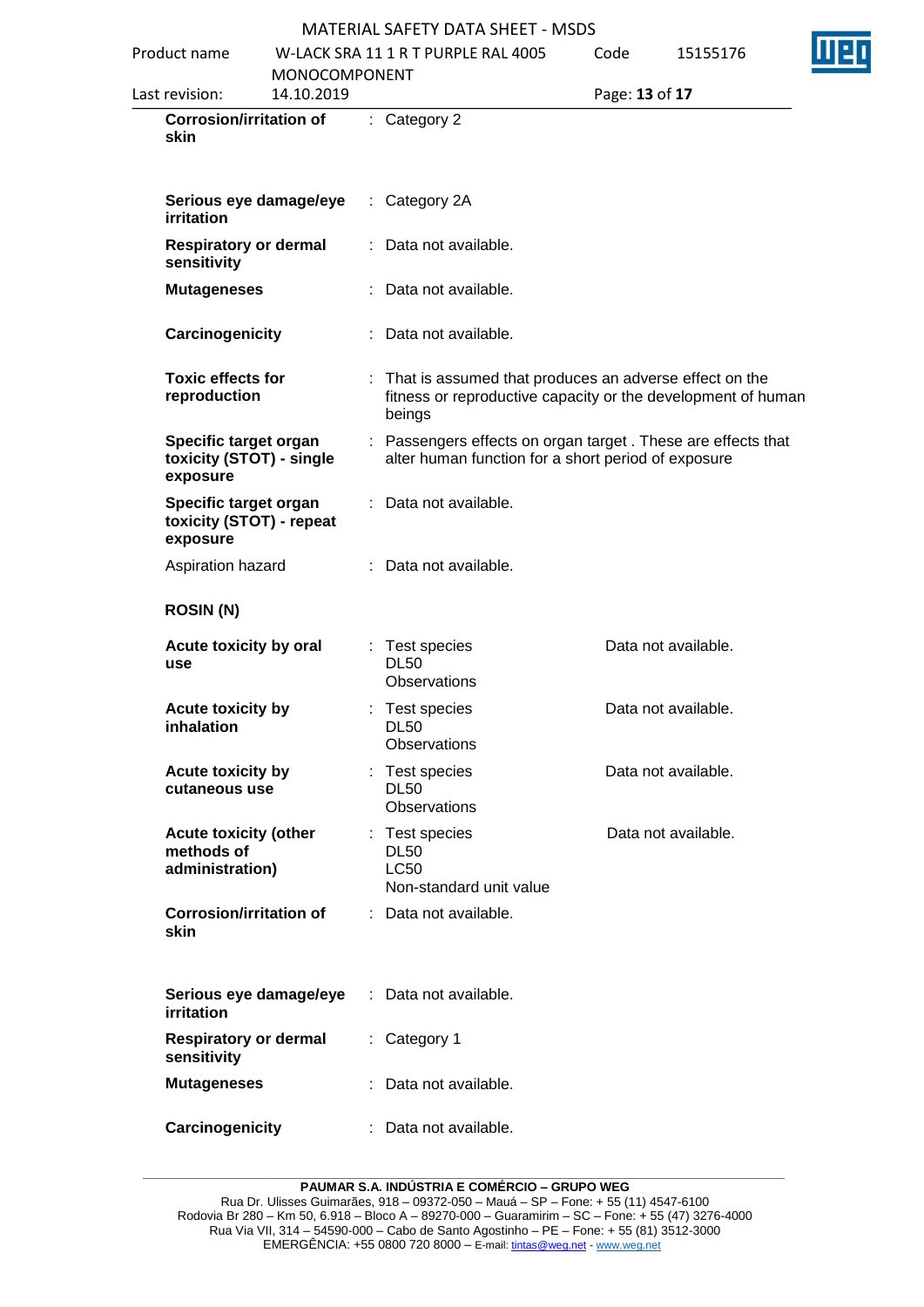| Product name                                                  | <b>MONOCOMPONENT</b> | W-LACK SRA 11 1 R T PURPLE RAL 4005 | Code           | 15155176 |  |
|---------------------------------------------------------------|----------------------|-------------------------------------|----------------|----------|--|
| Last revision:                                                | 14.10.2019           |                                     | Page: 14 of 17 |          |  |
| <b>Toxic effects for</b><br>reproduction                      |                      | : Data not available.               |                |          |  |
| Specific target organ<br>toxicity (STOT) - single<br>exposure |                      | : Data not available.               |                |          |  |
| Specific target organ<br>toxicity (STOT) - repeat<br>exposure |                      | : Data not available.               |                |          |  |
| Aspiration hazard                                             |                      | : Data not available.               |                |          |  |

### 12. ECOLOGICAL INFORMATION

| Stability in soil                          |    | : The product easily infiltrates into the soil                                          |
|--------------------------------------------|----|-----------------------------------------------------------------------------------------|
| <b>Other toxicological</b><br>observations |    | : Data not available.                                                                   |
| <b>Ecotoxicity</b>                         | ÷. | Detrimental to the fauna<br>Contaminates the ground water.<br>Detrimental to the flora. |

# 13. DIOSPOSAL AND TREATMENT CONSIDERATIONS

| Recommended methods for final disposal |    |                                                                                                                                                                                                                                 |
|----------------------------------------|----|---------------------------------------------------------------------------------------------------------------------------------------------------------------------------------------------------------------------------------|
| <b>Product</b>                         | t. | Class I Waste - Dispose of in industrial landfill or a facility<br>authorized for recycling in accordance with federal, stateor<br>local regulations                                                                            |
| Waste                                  |    | Class I Waste - Dispose of in industrial landfill or a facility<br>authorized for recycling in accordance with federal, stateor<br>local regulations                                                                            |
| Used packaging                         |    | Clean packaging should be sent for recycling. Packaging with<br>class I waste should be disposed of in industrial landfill or a<br>facility authorized for recycling in accordance with federal,<br>state or local regulations. |

### 14. TRANSPORTATION INFORMATION

#### **fLand**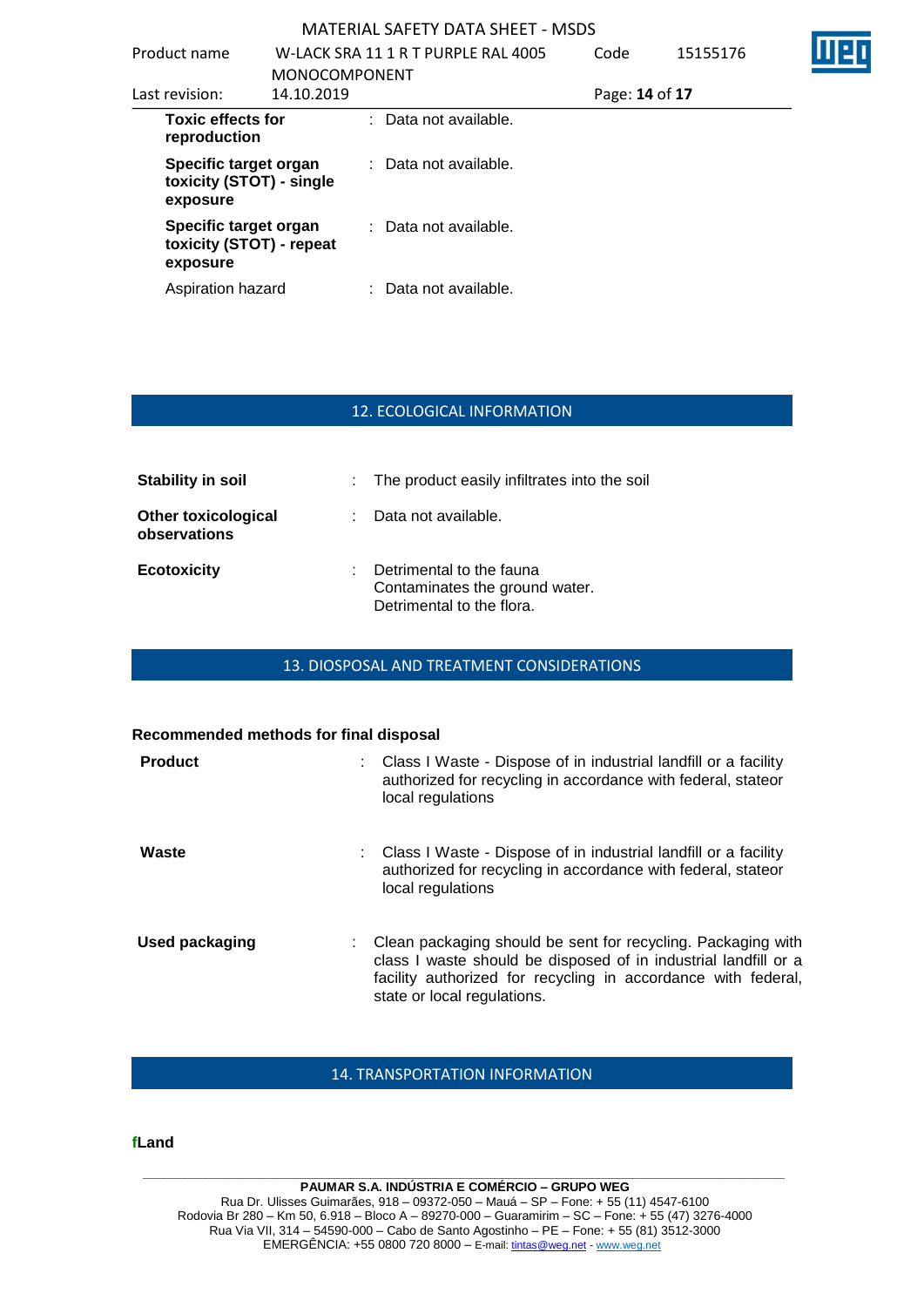| Product name                     | <b>MONOCOMPONENT</b> |    | W-LACK SRA 11 1 R T PURPLE RAL 4005                                                                                             | Code           | 15155176 |  |
|----------------------------------|----------------------|----|---------------------------------------------------------------------------------------------------------------------------------|----------------|----------|--|
| Last revision:                   | 14.10.2019           |    |                                                                                                                                 | Page: 15 of 17 |          |  |
| <b>ONU</b>                       |                      |    | : 1263                                                                                                                          |                |          |  |
| <b>Class of risk</b>             |                      |    | 3                                                                                                                               |                |          |  |
| <b>Risk number</b>               |                      |    | : 30                                                                                                                            |                |          |  |
| Packaging group                  |                      |    | $\therefore$ III                                                                                                                |                |          |  |
| <b>Name</b>                      |                      |    | Paint (including coats, lacquers, enamels, colorant, gum-<br>lacquers, varnishes, polishes, liquid fillers and liquid lacquers) |                |          |  |
| <b>Shipping</b><br><b>ONU</b>    |                      |    | : 1263                                                                                                                          |                |          |  |
| <b>Class of risk</b>             |                      |    | : 3                                                                                                                             |                |          |  |
| Packaging group                  |                      |    | : III                                                                                                                           |                |          |  |
| <b>EmS</b>                       |                      |    | F-E                                                                                                                             |                |          |  |
| <b>MFAG</b>                      |                      |    | 310                                                                                                                             |                |          |  |
| Appropriate name for<br>dispatch |                      |    | Paint (including coats, lacquers, enamels, colorant, gum-<br>lacquers, varnishes, polishes, liquid fillers and liquid lacquers) |                |          |  |
| Air transport<br><b>ONU</b>      |                      |    | : 1263                                                                                                                          |                |          |  |
| <b>Class of risk</b>             |                      | t. | 3                                                                                                                               |                |          |  |
| Packaging group                  |                      |    | $\therefore$ III                                                                                                                |                |          |  |
| Appropriate name for<br>dispatch |                      |    | Paint (including coats, lacquers, enamels, colorant, gum-<br>lacquers, varnishes, polishes, liquid fillers and liquid lacquers) |                |          |  |

# 15. REGULATORY INFORMATION

This MSDS (Material Safety Data Sheet) was generated according to the criteria of NBR 14725/2014. (Brazilian standard that defines the GHS).

| Specific Regulations for the | Federal Decree No. 2657, July 3rd, 1998.                                      |
|------------------------------|-------------------------------------------------------------------------------|
| <b>Chemical Product.</b>     | Ordinance No. 229, May 24th, 2011 - Changes to Regulatory<br>Standard No. 26. |
|                              | ABNT NBR 14725: 2014 - valid from 19/12/2014 -                                |
|                              | Amendment 1 (19/11/2014).                                                     |
|                              | Law No. 12305, August 2nd 2010 (Solid Waste National<br>Policy).              |
|                              | Decree No. 7404, December 23rd, 2010.                                         |
|                              | Resolution ANTT N° 5.232, December 14th 2016.                                 |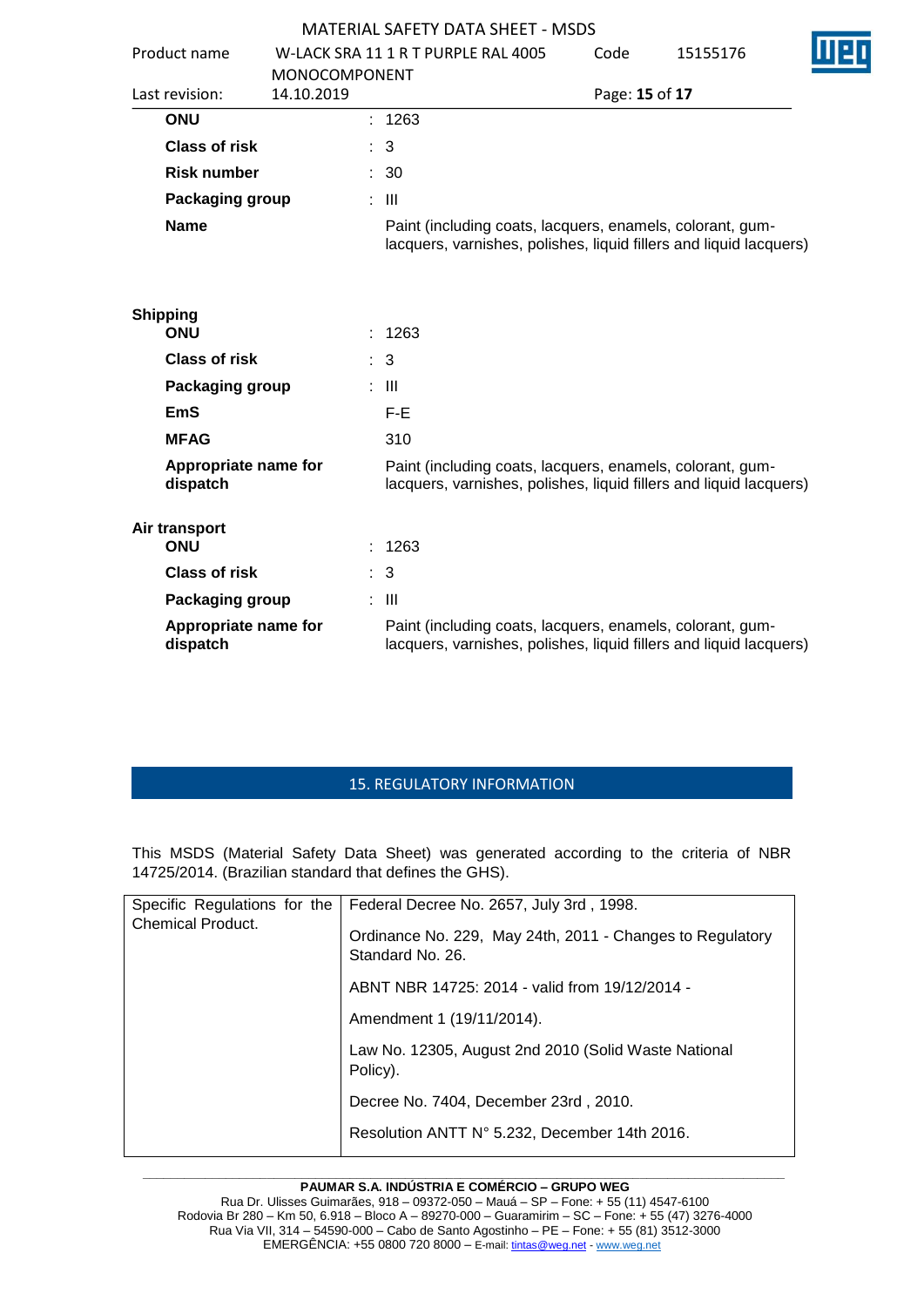MATERIAL SAFETY DATA SHEET - MSDS Product name W-LACK SRA 11 1 R T PURPLE RAL 4005 MONOCOMPONENT Code 15155176 Last revision: 14.10.2019 Page: **16** of **17**

# 16. ADDITIONAL INFORMATION

#### **Acronyms Used:**

**Legenda:**

| <b>CAS</b>      | <b>Chemical Abstract Service</b>                          |
|-----------------|-----------------------------------------------------------|
| VO              | <b>Organic Vapors</b>                                     |
| <b>NEC</b>      | National Eletrical code/Código Nacional de Eletricidade   |
| IEC:            | <b>International Eletrical Commision</b>                  |
| <b>ABNT</b>     | <b>Brazilian Association of Technical Standards</b>       |
| <b>ACGIH</b>    | American Conference of Governmental Industrial Hygienists |
| <b>TLV</b>      | <b>Threshold Limit Values</b>                             |
| <b>TLV/TWA</b>  | Time Weighted Average                                     |
| <b>TLV/STEL</b> | Short Term Exposure Limit                                 |
| TLC/C:          | Tolerance Limit - Ceiling Value                           |
| EPI:            | Individual Protective Equipment                           |
| <b>CA</b>       | Approval Certificate                                      |
| <b>PPRA</b>     | <b>Environmental Risk Prevention Program</b>              |
| <b>NR</b>       | <b>Regulatory Standard</b>                                |
| <b>NFPA</b>     | <b>National Fire Protection Agency</b>                    |
| mmHg            | Millimeters of mercury - pressure unit                    |
| <b>DL50</b>     | Lethal Dose average                                       |
| <b>CL50</b>     | Lethal Concentration average                              |
| ppm             | Parts per million                                         |
| N.d             | Not available                                             |
| $A + B$         | Viscosity of the mixture of component A + component B     |

Important information, but not specifically described in the previous sections: This MSDS was prepared based on current knowledge about the handling of the product under normal conditions of use, according to the application specified on the packaging and recommended usage in Section 1 of this MSDS. Any other use of the product involving its combination with other materials, as well as forms of use different from those indicated, are the user's responsibility. The company advises that the handling of any chemical substance requires prior knowledge of its hazards by the user. In the workplace it is responsibility of the

possible risks arising from exposure to the chemical. We reserve the right to change the information contained in this document without prior notice, due to the improvement and continuous evolution of the product and technical knowledge.

company user of the product to provide training of its employees and contractors about the